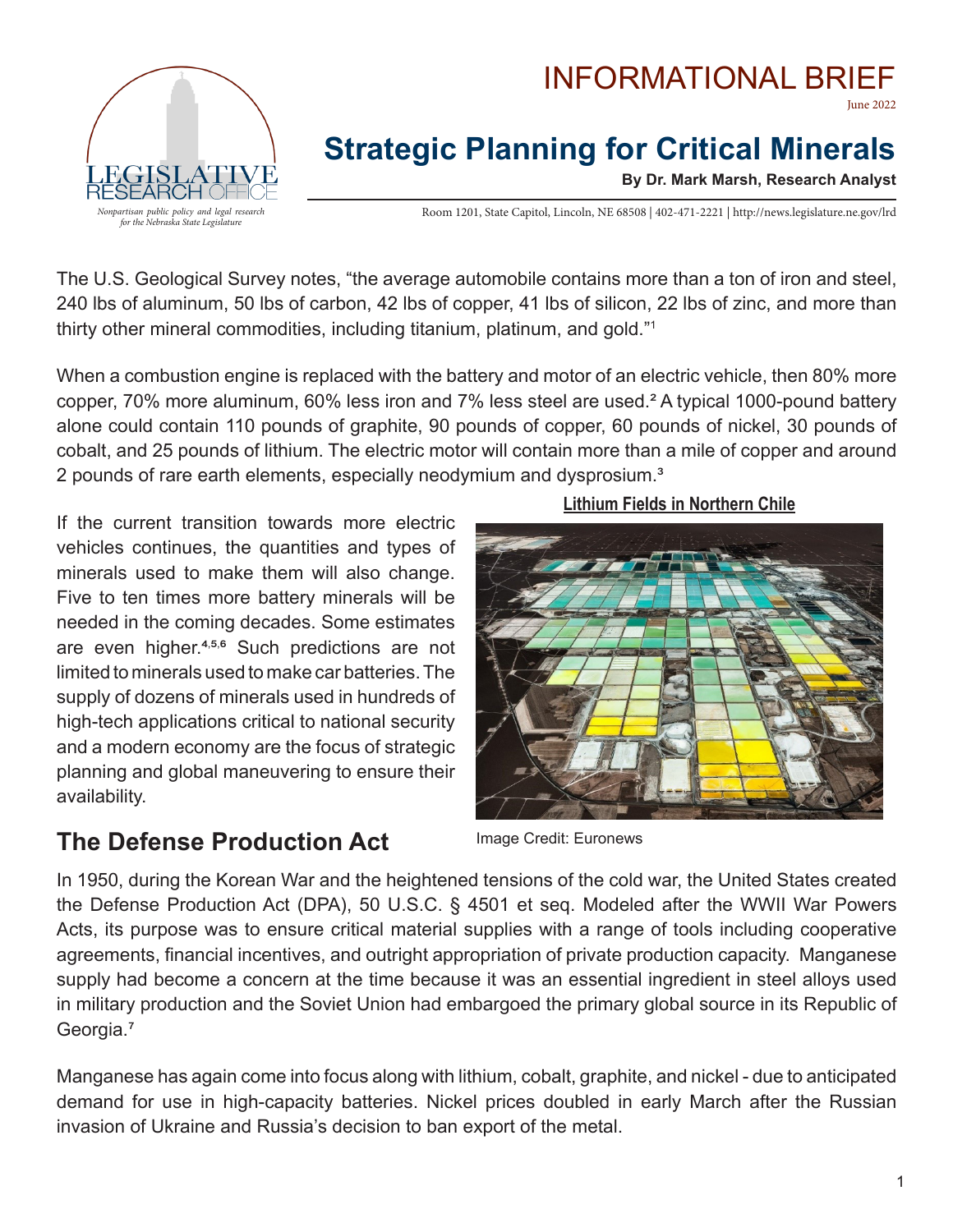The London Metal exchange then suspended trading for several days in response to the price run.<sup>8</sup> Weeks after the supply shock and price volatility, the DPA was invoked again due to U.S. dependence on "unreliable foreign sources" for these same five battery minerals.<sup>9</sup>

## **What Makes a Mineral Critical?**

While the DPA and its directives are the result of strategic planning, the process begins with the designation of minerals deemed critical. The exercise is led by the U.S. Geological Survey in consultation with the Secretaries of Defense, Commerce, Agriculture, and Energy and the United States Trade Representative.<sup>10</sup> In the 2022 update,<sup>11</sup> five minerals were removed, while zinc and nickel were added. The additions reflect recent updates to the criteria used to determine whether a mineral is critical to the well-being of the U.S. economy.<sup>12</sup>

The strategic planning process for critical minerals was updated in the Energy Act signed into law by President Trump in 2020. That act defines critical minerals as those essential to economic or national security, serving an essential function in defense, agriculture, electronics, energy technology or other important sectors with a supply chain that is vulnerable to disruption from various sources, including: geopolitical conflict, protectionist behaviors, or abrupt demand growth, amongst others.<sup>13</sup>

The Energy Act also introduced new criticality criteria that were used to quantify risk and identify minerals for list inclusion. Criteria have always included analysis of existing supplies, reserves, stockpiles, use rates, and trade partner relationships. New criteria have been added that establish a more thorough process that considers net import reliance, production concentration, single points of failure, and abrupt demand surges due to the emergence of new technologies and uses for minerals.

In previous versions, nickel was excluded from the list because its supply chain was deemed relatively secure, with 61% of U.S. imports supplied by Canada, Norway, and Finland, all considered "friendly" trade partners. However, it was added in 2022 for two reasons. First, the U.S. currently has only one operating domestic mine and one domestic processor. New criteria now assign greater risk to imported minerals and to supply chains with single points of failure, like nickel.



#### **Recent Spike in Nickel Prices**

Source: S&P Global Market Intelligence; London Metals Exchange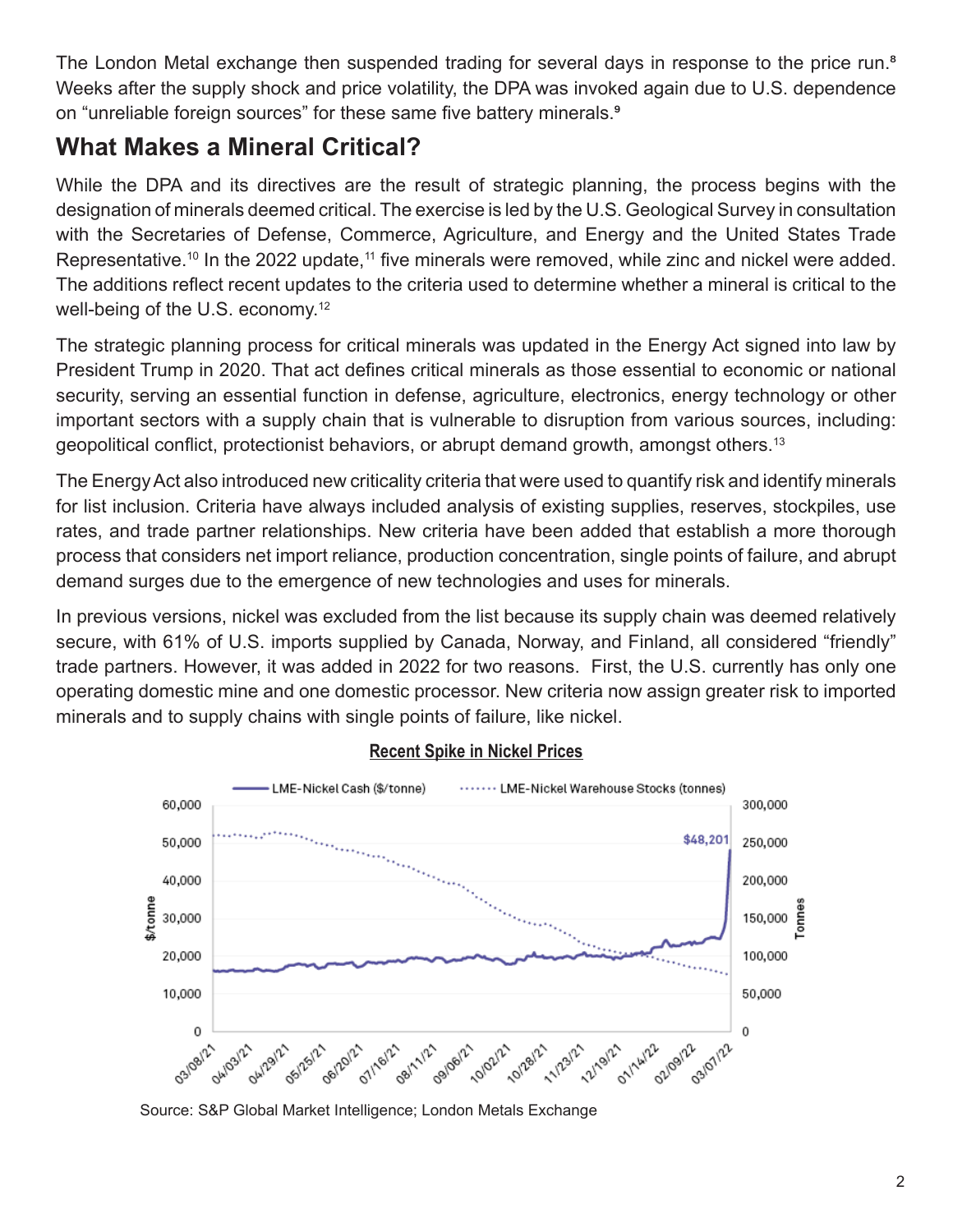Another reason nickel was placed on the list involves new criteria that contemplates the effect technological innovation and new uses might have on future demand. Nickel is still important to stainless steel production but, projected new use in large-capacity batteries is what drives future concern over supply constraints.<sup>14</sup>

Such concern helped produce the price volatility seen in the aftermath of the Russian invasion of Ukraine, when feverish trading on the London Mineral Exchange was halted for several days as the price of nickel doubled, this despite Russia's relatively small, 10 percent, share of global production.<sup>15</sup>

"Wall Street investors think Tesla is worth more than General Motors, Toyota, Volkswagen and Ford put together. And China, the world's biggest car market, recently ordered that most new cars be powered by electricity in just 15 years.  $1/16$ 

### **Demand**

In 2021, "the big three" U.S. automakers responded to industry developments by announcing production goals that would convert a major share of the transportation fleet to electric power. These, and other automakers around the world have backed up their announced goals with the capital investment plans necessary for retooling.<sup>17</sup>

In turn, demand for the materials needed to make electric vehicle (EV) batteries is expected to soar. In one scenario, The International Energy Agency (IEA) projects that by 2040, demand for nickel and cobalt could be two to five times higher than in the 2010s.<sup>18</sup>

Competition for these same materials is coming from other strong demand sectors including consumer electronics, superconductors, and emerging clean energy technologies. This dynamic, competitive environment led one company to announce plans for direct-sourcing its supply of over 95% of the lithium hydroxide, 50% of the cobalt and more than 30% of the nickel used in its high energy-density cells.19

## **Supply**

Besides the U.S., many other countries are also planning for critical mineral security and acting to secure supplies. The EU produced a critical raw materials list and an action plan for security and sustainability.<sup>20</sup> However, no country yet matches China's commitment to controlling the sources of battery minerals. It has consolidated access to cobalt, one of the most geographically concentrated minerals, by purchasing or investing in 15 of the 19 mines in the Democratic Republic of Congo (DRC).<sup>21</sup>

The DRC contains 50% of world reserves and produces almost 70% of the global supply of cobalt.<sup>22</sup> China is also dominant in processing and refining these minerals, accounting for 50-70% of lithium and cobalt processing. Its domestic share of nickel refining is around 35% but its companies are also involved in Indonesian operations.<sup>23</sup>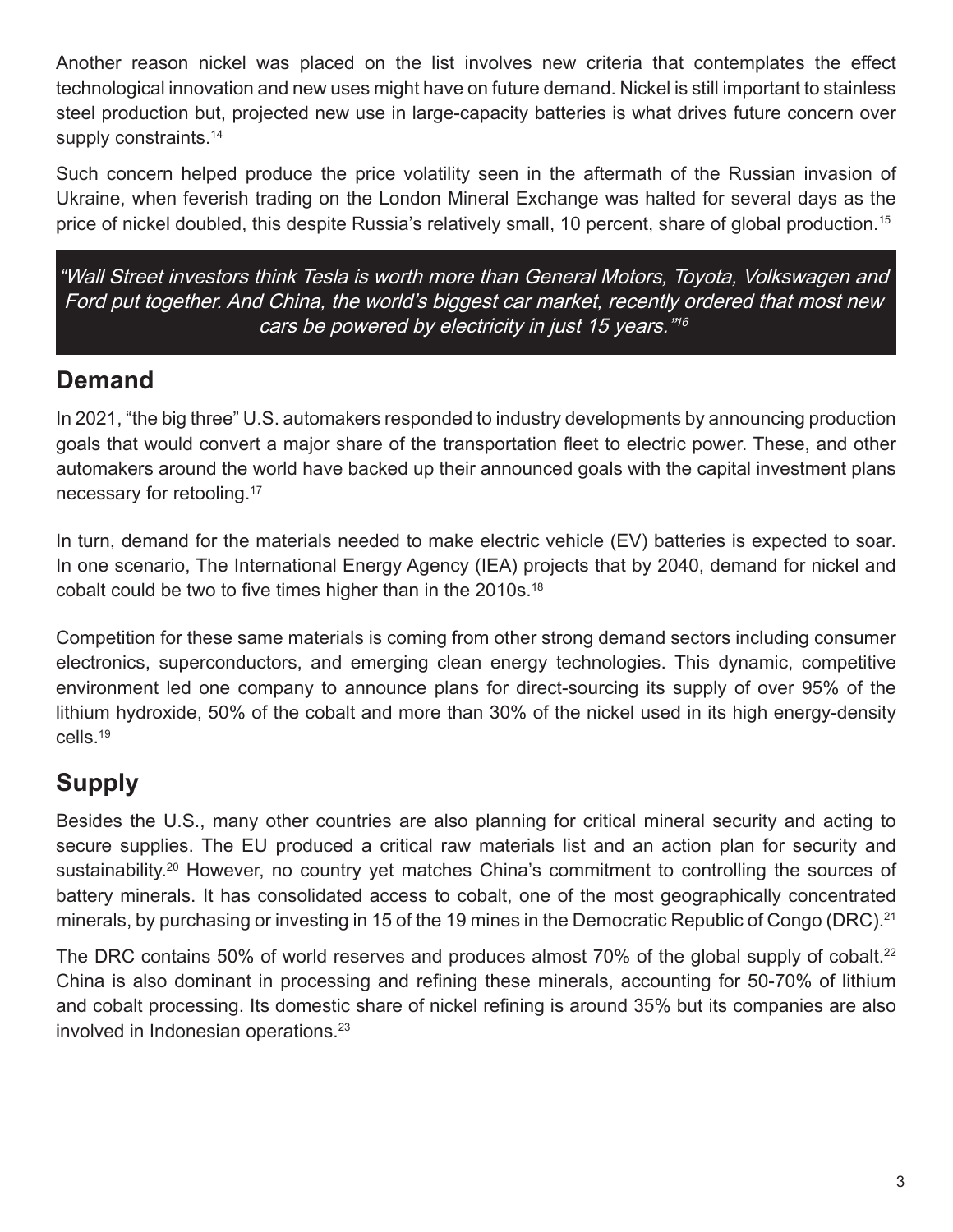#### **China's Battery Supply Chain Dominance**



While minerals for batteries and clean energy technologies may be the headline of the day, there are many other critical minerals. The total number of designations grew from 35 to 50 after the 2022 list update.<sup>24</sup> Much of the increase was the result of the decision to separately list each rare-earth element (REE) and platinum group mineral due to expanding uses and recognition of their unique characteristics. Here, China dominates even more so, processing as much as 90% of mined output converted into oxides, metals, and magnets.25

## **Minerals Closer to Home in Nebraska**

Nebraska is not considered a mining state, but it can claim deposits of niobium, scandium, and titanium. Although none are key in the race towards high-capacity batteries, each are designated critical minerals and are the subject of supply chain concerns and of U.S. strategic planning. Niobium is mostly used in steel and other superalloys making them lighter and stronger. Scandium is used in aluminum alloys and ceramics with projections for use in aerospace and fuel-cell applications. Titanium is also used in metal alloys and as a pigment.<sup>26</sup>

The presence of economically significant deposits of these important minerals has been known since the early 1970s. Field exploration was conducted in the 1970s and 1980s at a site near Elk Creek in southeast Nebraska. The current owner of the site, NioCorp, began detailed exploration studies and completed<sup>27</sup> a feasibility study in 2019. A 2022 report found that a significant amount of REEs may be present as well, suggesting Nebraska may have the second largest deposit in the United States.<sup>28</sup>

NioCorp has already spent \$60 million for exploration, permitting, and feasibility studies on its Elk Creek Project.<sup>29</sup> It has secured all federal construction permits through the Nebraska Department of Environment and Energy, signed a contract with the Nebraska Department of Economic Development for \$200 million in tax credits and secured purchase contracts for portions of its niobium and scandium output. One of these contracts with a German firm may make the project eligible for guaranteed loans from the German government. However, after years of preparation there is still no mine.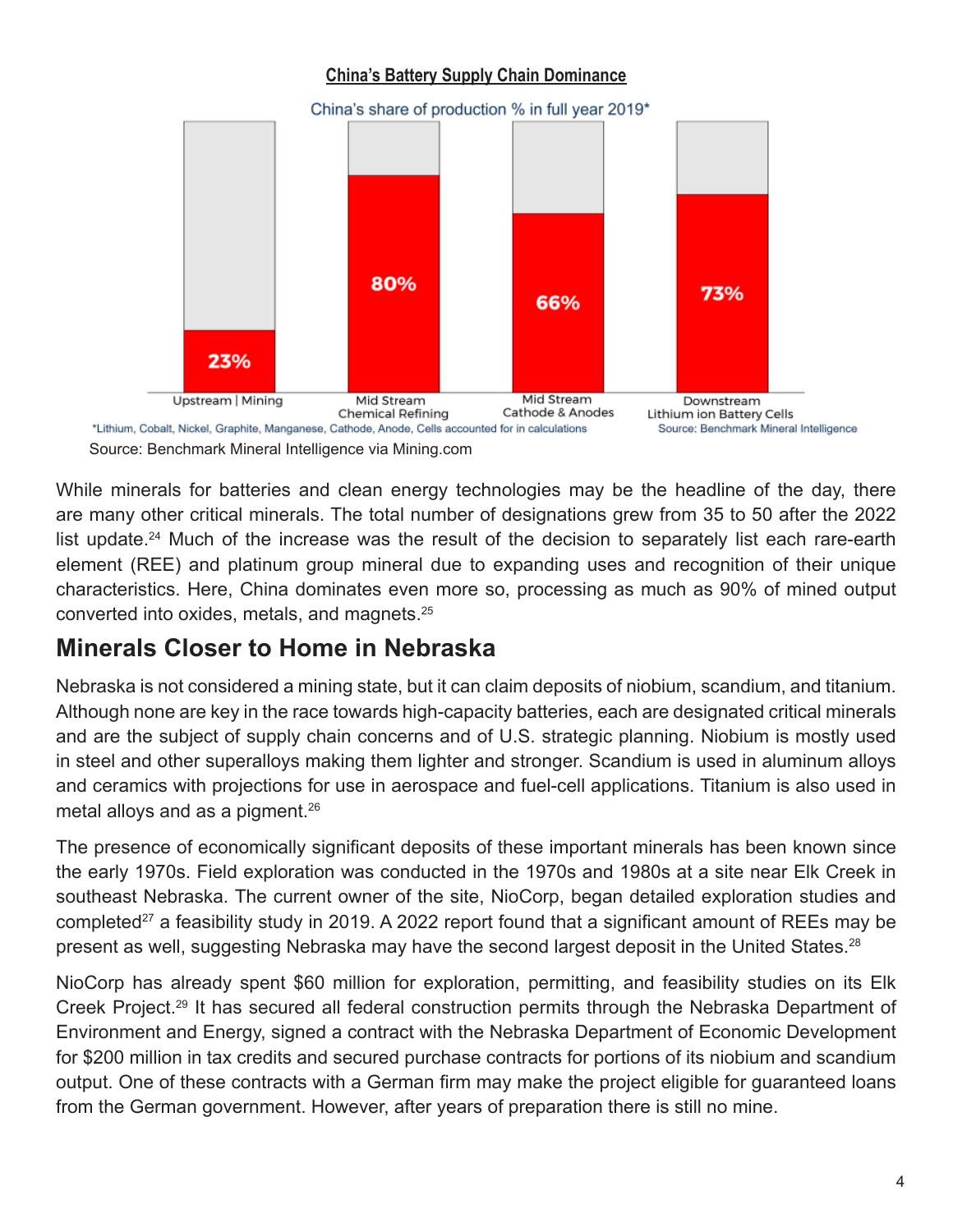## **Challenges to Increasing Mineral Supply**

NioCorp's experience with the Elk Creek site is not uncommon. One study looked at the major mines around the world which began producing during the last decade and found it took an average of 16 years to get from discovery to first production - 12 years for exploration and feasibility studies, and four or five years for construction.30 Combining the 36-year estimated production life of the Elk Creek Project $31$  with an average lag time and the strategic planning horizon for the investor becomes five or six decades, which poses great uncertainty and risk.

*Supply and demand dynamics* is one likely source of risk and uncertainty. A decade ago, legacy auto makers were only offering a few electric vehicle options but, after several highprofile announcements, demand for key minerals is projected to grow several times over. By the time a new mineral source could be developed, emergent supply constraints could change price points for minerals and begin to favor new technologies.



Source: NioCorp

*Technological innovation* can be another source. Years of research and development have brought lithium-ion technology to a tipping point where the cost to manufacture an electric vehicle is approximately equal to the gas-powered one.32 Meanwhile, continued research into cathode-anode chemistry could alter the demand and use trajectory of EV battery materials, and for that matter, any of the critical and rare-earth minerals.<sup>33</sup> Other technologies including iron flow batteries,<sup>34</sup> hydrogen or other fuel cell technologies could also alter the landscape.

*Government policy* can also present strategic planning challenges by increasing production costs through tax policy as well as the regulation of worker and environmental safety. Government must balance its goal of having strong supply chains with many other goals.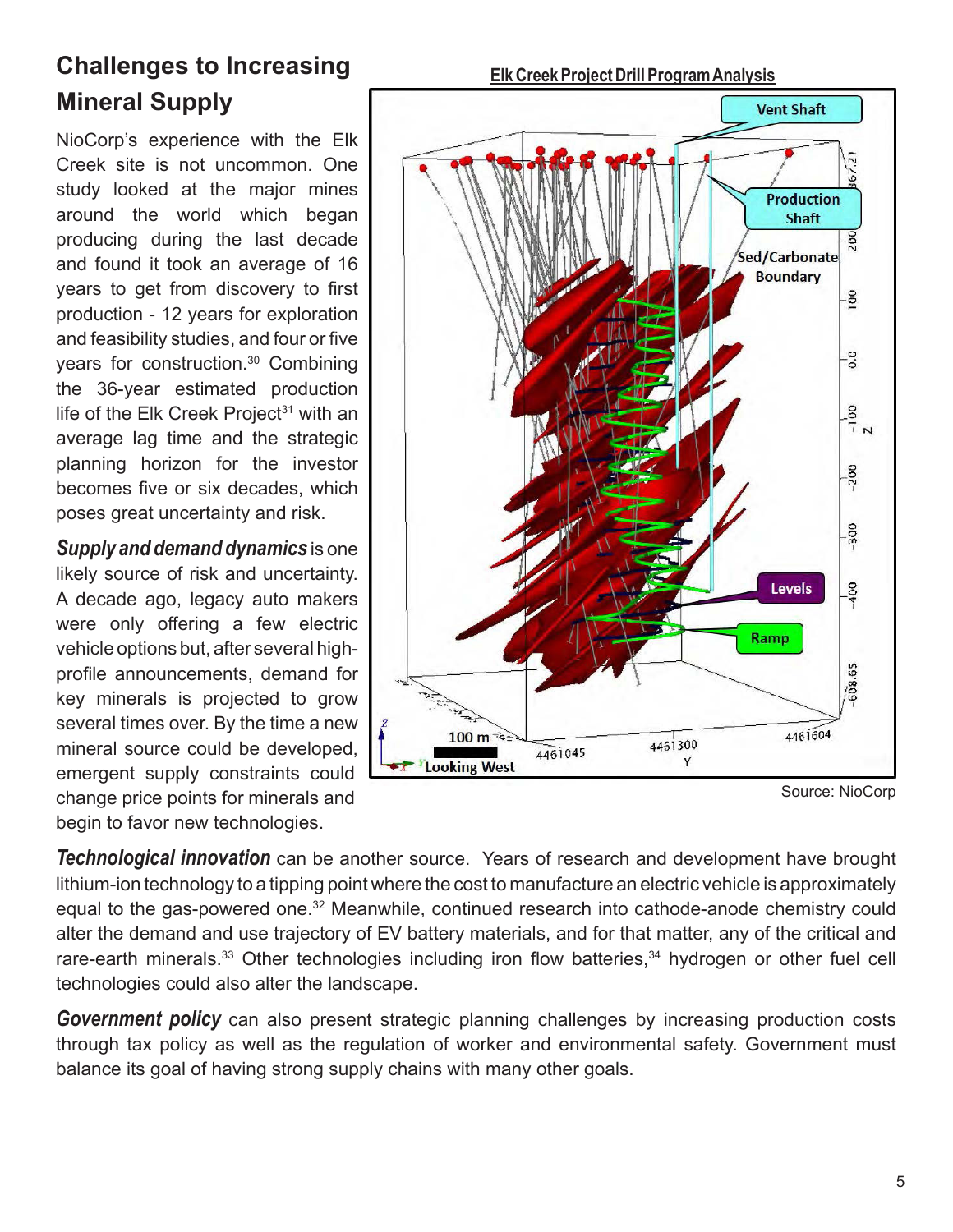The U.S. government has concluded the status quo is inadequate to ensure secure supply chains and invoked the DPA to address its concerns. With roots in the War Powers Acts of the 1940s, the DPA authorizes broad executive authority including its most well-known power to reprioritize or co-opt, private production capacity to address the needs of national defense. During the Korean War the U.S. opted to reassure producers and maintain steady supplies for critical materials like manganese by signing purchase contracts.<sup>35</sup>

In its most recent use, the Administration chose financial incentives to spur the mining, processing, and recycling of battery minerals through feasibility studies, plant modernization and efficiency improvements amongst other strategies. Nebraska has also contributed with tax and economic development tools. Some argue that while the measures discussed above will be helpful, they do not go far enough in addressing the associated lag time and the investment risk and that more steps should be taken to minimize regulatory obstacles by, for example, reform of environmental and safety regulations or of mining laws that date back to 1872.<sup>36</sup>

## **Conclusion: It's a Balancing Act**

Governments are not alone in having to balance competing goals. Investors also must weigh advantages and disadvantages when deciding between project sites. The production cost-advantage of a site with minimal regulation may be offset by risks from corruption or political instability. Cobalt mining in the Democratic Republic of Congo is often mentioned as a place where these trade-offs have resulted in corruption, dangerous conditions, and the use of child labor.<sup>37</sup>

Nebraska is familiar with tradeoffs having experienced both the economic benefits as well as the longterm environmental consequences resulting from lead smelting in Omaha.<sup>38</sup> Regardless which tool or tradeoff, strategic planning for critical minerals will be a vital exercise for both government and industry in the coming decades.



#### **ASARCO Lead Smelting in Omaha**

Image Credit: Durham Museum Archives